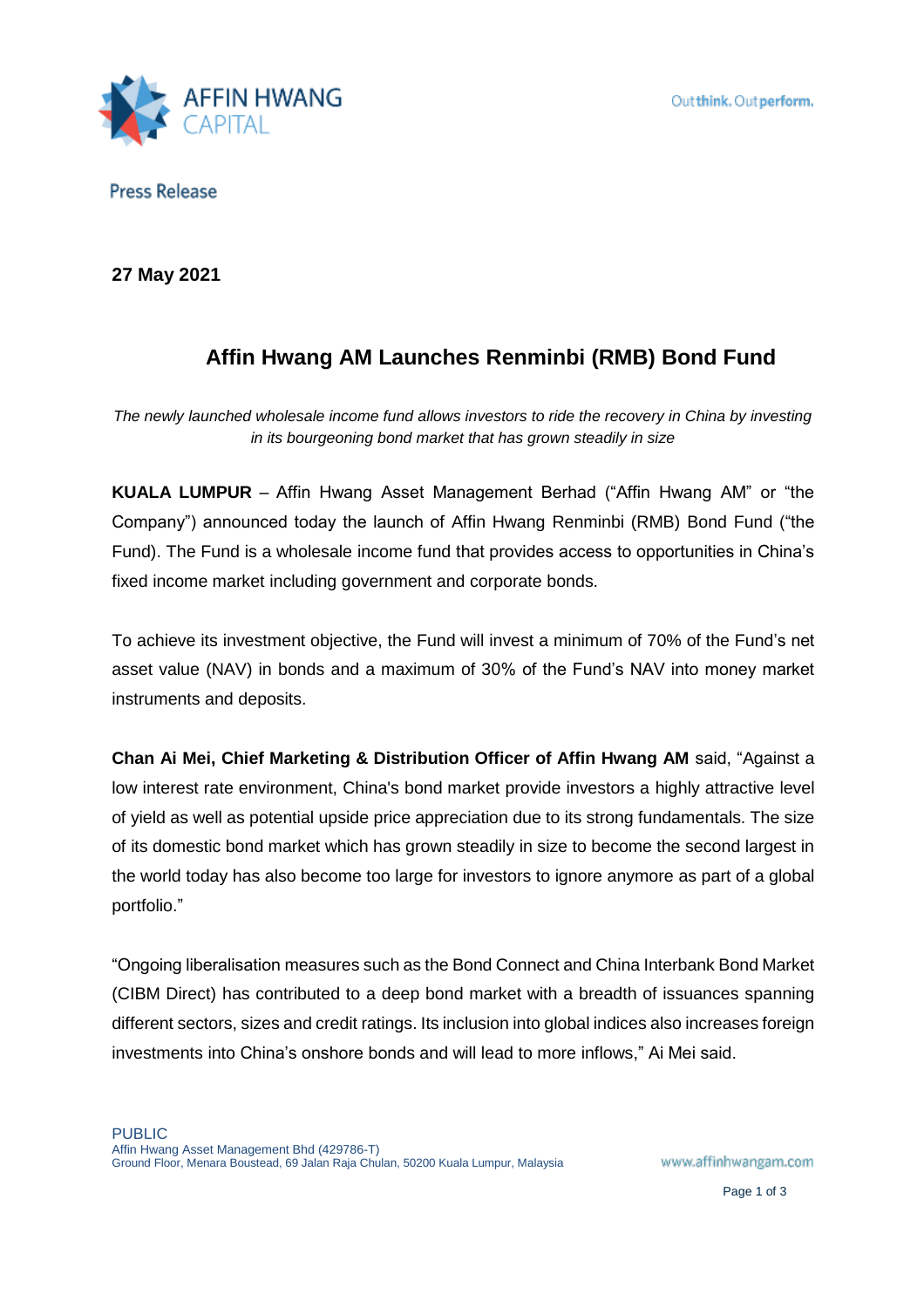

**Press Release** 

On the outlook for China bonds, **Esther Teo, Senior Director of Fixed Income, Affin Hwang AM** said, ""First-in-first-out to emerge from the pandemic, China is seen leading the recovery globally and is staging the strongest growth post-COVID-19 amidst an accelerated restart. China reported a 2.3% GDP growth rate in 2020 and was the only major economy to avoid contraction due to COVID-19 shocks. The country's strong outperformance backed by a stable currency will underpin demand for renminbi denominated bonds."

"As an asset class, China bonds exhibit a low correlation compared to other fixed income markets which makes it ideal as an option for diversification. Structurally, China's gradual shift towards becoming more domestic focused and consumer driven provides a positive backdrop for more sustainable and quality growth," Esther Teo said.

Through a robust credit selection process that incorporates fundamentals, valuation and technical analysis, the Fund will seek to generate positive yield by investing in high quality issuers including government bonds, central government backed and state-owned enterprises (SOEs) such as policy banks as well as high quality corporate issues.

The Fund is suitable for Sophisticated Investors who seek regular income distribution, have a medium to long-term investment horizon and have a low to medium risk tolerance. The Base Currency of the Fund is in RMB. The Fund is offered in two (2) currency classes, namely RMB and MYR. The minimum investment amount is \$5,000 for all listed currency classes.

Investors are advised to read and understand the contents of the Fund's Product Highlights Sheet and Information Memorandum dated 25 May 2021 before investing. Investors who are keen to learn more about the Fund can visit<http://affinhwangam.com/> and invest through any of Affin Hwang AM sales offices.

- End of Press Release -